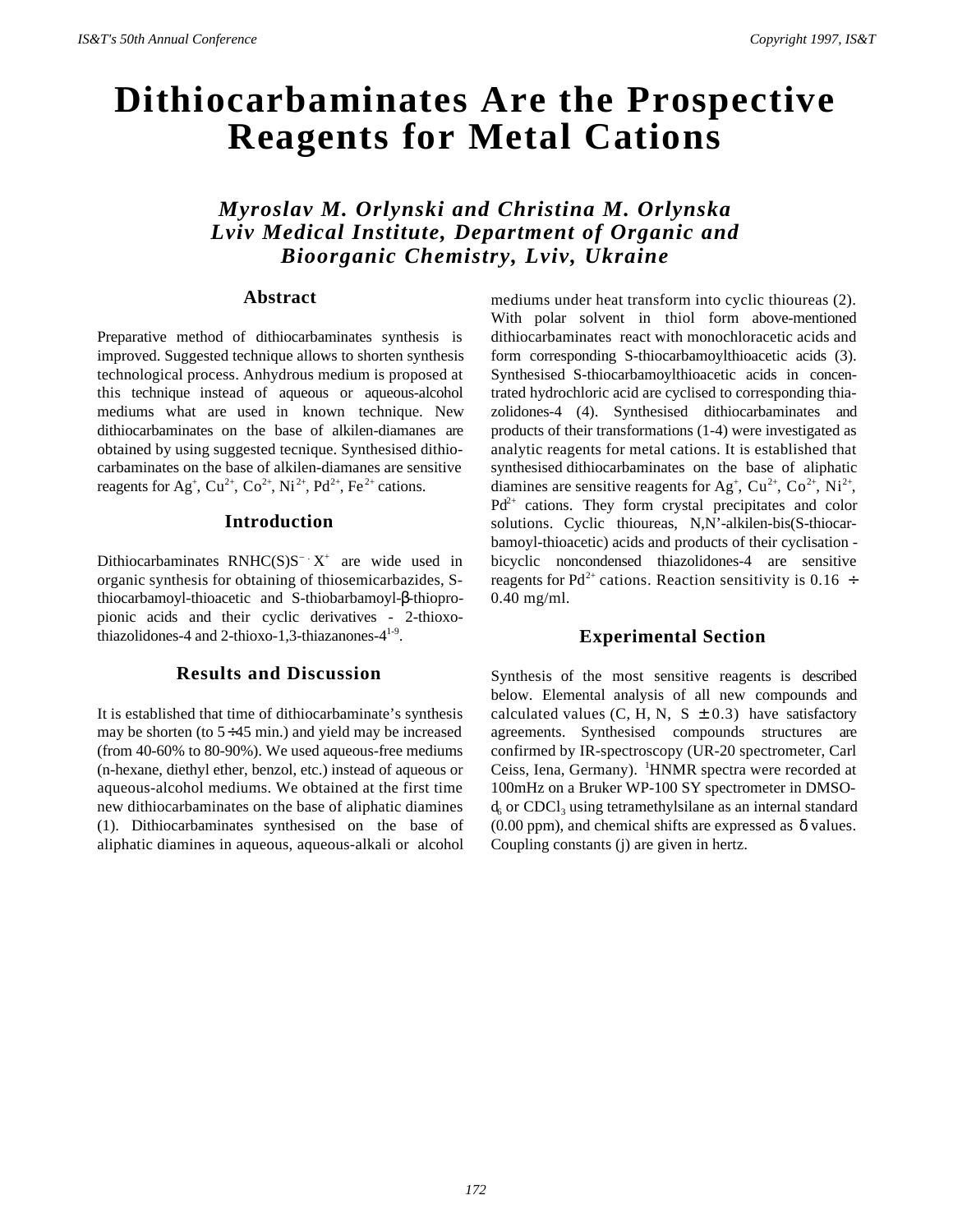**Scheme**



#### **1,2-Ethylene-bis(dithiocarbaminate) of ethylenediamine (1a).**

15.2g (0.2 mole) of  $CS_2$  in 50ml of dioxane were added to cooled (5-8°C) 70% aqueous solution of ethylodiamine (17.1g, 0.2 mole). The mixture were mixed 45 min. Received precipitate was filtered and dried. Yield - 87%. Melting point -  $194-195\text{°C}$  (from water).

 ${}^{1}$ HNMR (DMSO-d<sub>6</sub>) 2.83 (4H, t, J=7.7,  $\stackrel{\ast}{N}$ CH<sub>2</sub> × 2 ), 3.46 (4H, d, J=7.0, NCH<sub>2</sub> × 2 ), 6.28 (6H, s,  $\stackrel{\ast}{N}$ H<sub>3</sub> × 2 ), 7.69 (2H, s, SH  $\times$  2), 8.38 (2H, t, NH  $\times$  2).

### **1,6-Hexamethylene-bis(dithiocarbaminates) of hexamethylene diamanes (1c).**

7.6g (0.1 mole) of  $CS_2$  were added to cooled (5-8°C) solution of 5.8g (0.05 mole) of hexamethylenediamine in 50ml of diethyl ether. Received precipitate was filtered and dried. Yield - 94%. Melting point - 168-170°C (from water).

 $1+\text{NMR}$  (DMSO-d<sub>6</sub>) 1.30 (16H, t, J=3.8, NCH<sub>2</sub>CH<sub>2</sub>CH<sub>2</sub>×2, NCH<sub>2</sub>CH<sub>2</sub>CH<sub>2</sub>×2), 2.77 (4H, t, J=7.7,

 $\rm \stackrel{+}{N}CH_2CH_2\times 2$ ), 3.33 (4H, d, J=7.0,  $\rm \stackrel{+}{N}CH_2CH_2\times 2$ ), 6.40 (6H, s,  $\stackrel{+}{N}H_3\times 2$ ), 7.63 (2H, s,  $\rm \stackrel{+}{SH}\times 2$ ), 8.36 (2H, t, NH  $\times$  2).

#### **1,4-Tetramethylene-bis(dithiocarbaminate) of tetramethylenediamine (1b).**

By analogous way it was received 1,4-tetramethylene-bis(dithiocarbaminate) of tetra-methylenediamine. Yield - 81%. Melting point -  $168-170^{\circ}$ C (from water).

 ${}^{1}$ HNMR (DMSO-d<sub>6</sub>) 1.39 (8H, t, J=3.7, NCH <sub>2</sub>CH <sub>2</sub> × 2, NCH <sub>2</sub>CH <sub>2</sub> × 2), 2.81 (4H, t, J=7.8, NCH <sub>2</sub>CH <sub>2</sub> × 2), 3.38 (4H, d, J=7.0, NCH <sub>2</sub>CH<sub>2</sub>  $\times$  2), 6.34 (6H, s, NH<sub>3</sub>  $\times$  2), 7.65 (2H, s, SH  $\times$  2), 8.37 (2H, t, NH  $\times$  2).

#### **2,7-Dithioxo-1,3,6,8-tetraazacyclodecane (2a).**

2.72g (0.01 mole) of 1,2-Ethylene-bis(dithiocarbaminate) of ethylenediamine was boiled in 50ml of butanole 3 hours. Reaction mixture was cooled and precipitate was filtered. Yield - 78%. Melting point - 165-166<sup>o</sup>C (from butanole).

<sup>1</sup>HNMR (DMSO-d<sub>6</sub>) 3.42 (8H, s, J=7.0, NCH<sub>2</sub>  $\times$  4), 5.20 (2H, s, SH  $\times$  2), 7.46 (4H, s, NH  $\times$  4).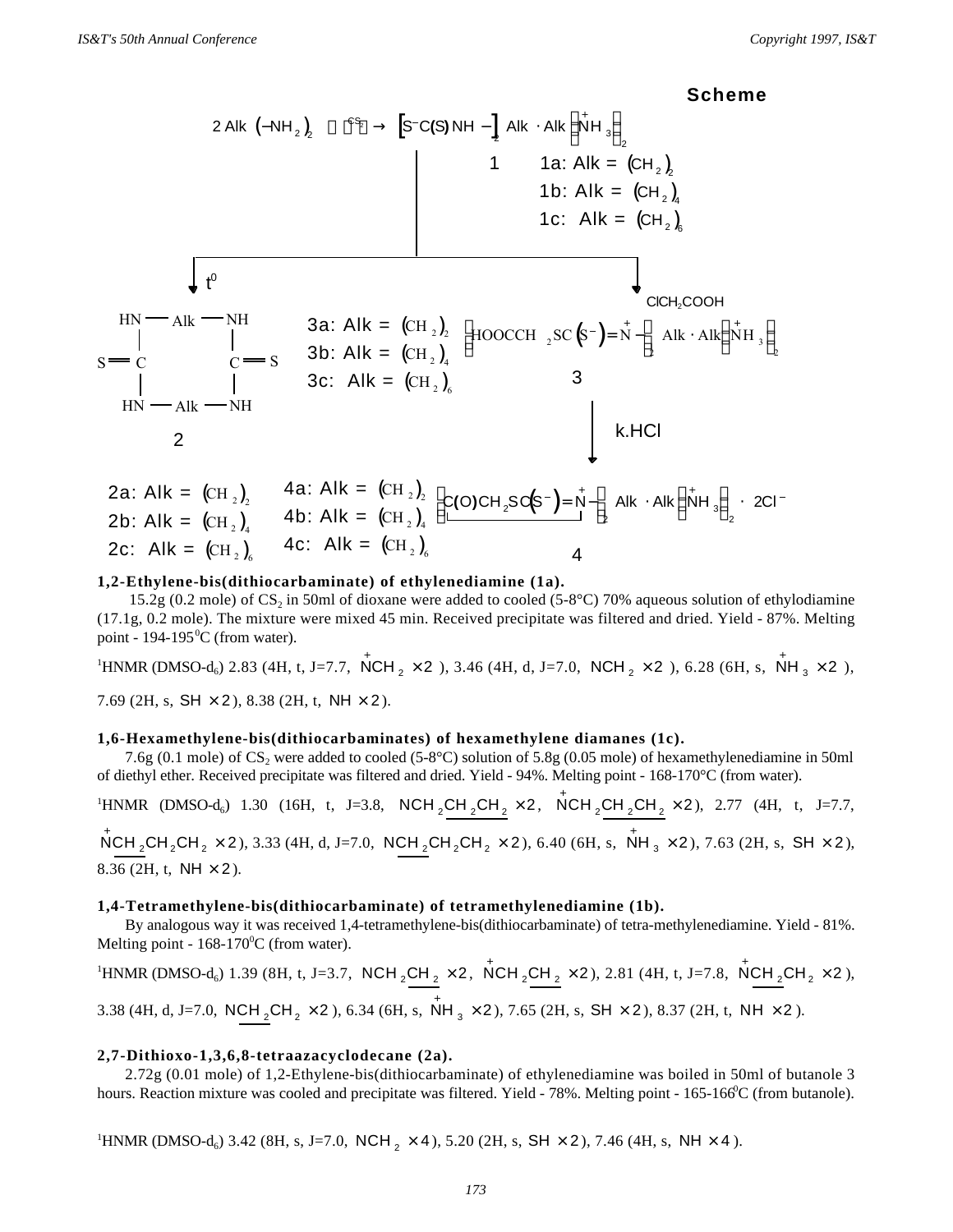### **2,9-Dithioxo-1,3,8,10-tetraazacyclotetradecane (2b).**

By analogous way it was received 2,9-dithioxo-1,3,8,10-tetraazacyclotetradecane. Yield - 69%. Melting point - 128-  $131^0C$  (from butanole).

 ${}^{1}\text{HNMR}$  (DMSO-d<sub>6</sub>) 1.40 (8H, s, J=3.8, NCH<sub>2</sub>CH<sub>2</sub> × 4), 3.38 (8H, s, J=7.0, NCH<sub>2</sub>CH<sub>2</sub> × 4), 5.18 (2H, s,

 $SH \times 2$ ), 7.46 (4H, s, NH  $\times$  4).

## **2,11-Dithioxo-1,3,10,12-tetraazazcyclooctadecane (2c).**

By analogous way it was received 2,11-Dithioxo-1,3,10,12-tetraazacyclooctadecane.. Yield - 82%. Melting point -  $106-108$ <sup>o</sup>C (from DMFA/water).

 ${}^{1}\text{HNMR}$  (DMSO-d<sub>6</sub>) 1.31 (16H, d, J=3.7, NCH <sub>2</sub>CH <sub>2</sub>CH<sub>2</sub> × 4), 3.31 (8H, s, J=7.8, NCH <sub>2</sub>CH<sub>2</sub>CH<sub>2</sub> × 4), 5.13

 $(2H, s, SH \times 2), 7.44 (4H, s, NH \times 4).$ 

## **N,N'-Ethylene-bis(S-thiocarbamoylthioacetic) acid's ethylenediamine (3a).**

2.72g (0.01 mole) of 1,2-Ethylene-bis(dithiocarbaminate) of ethylenediamine was added to 10ml of aqueous solution of monochloracetic acid (2.82g, 0.03 mole) and is mixed 30 min. 50 ml of dioxane was added to mixture. Oily substance that precipitated was separated and rinsed by dioxane to crystalisation. Yield -  $40\%$ . Melting point -  $192-195\textdegree C$  (from water/acetone).

3360-3330 sm<sup>-1</sup> ( $v_{NH}$ ), 2970-2940 sm<sup>-1</sup> ( $v \overleftrightarrow{NH}$ ), 3200-3000 sm<sup>-1</sup> ( $v_{OH}$ ), 3000-2800 sm<sup>-1</sup> ( $v_{CH}$ ), 2960-2940 sm<sup>-1</sup> ( $v_{asCH2}$ ), 2880-2860 sm<sup>-1</sup> ( $v_{\text{sCH2}}$ ), 1625-1615 sm<sup>-1</sup> ( $v_{\text{C=N}}$ ), 1520-1500 sm<sup>-1</sup> ( $\delta$  NH), 1390-1340 sm<sup>-1</sup> ( $v_{\text{CN}}$ ), etc.

### **N,N'-Hexamethylene-bis(S-thiocarbamoylthioacetic) acid's hexamethylenediamine (3b).**

By analogous way it was received N,N'-hexamethylene-bis(S-thiocarbamoylthioacetic) acid's hexamethylenediamine. Yield - 44%. Melting point - 138<sup>0</sup>C (from water/dioxane). The substance is characterised by similar absorption frequency in IR spectrum range.

### **1,2-Ethylene-bis(2-mercapto-4-oxo-3-yl-thiazolin-2) of ethylenediamine's dichloride (4a).**

15.2g (0.2 mole) of  $CS_2$  in 50ml of dioxane were added to cooled (5-8<sup>0</sup>C) 70% solution of ethylodiamine (17.1g, 0.2 mole). The mixture were mixed 30 min. Received precipitate was filtered and dissolved in aqueous solution of monochloracetic acid (18.9g, 0.2 mole). After precipitate dissolving mixture was blend with 100ml of HCl and was heated on boiled water 30 min. The received precipitate was filtered and dried. Yield - 48%. Melting point - 182-184<sup>0</sup>C (from water/acetone).

<sup>1</sup>HNMR (DMSO-d<sub>6</sub>) 2.81 (4H, t, J=7.7, 
$$
\angle WCH_2 \times 2
$$
), 3.98 (4H, d, J=7.3,  $\angle WCH_2 \times 2$ ), 4.32 (4H, t, J=7.3,  
=  $\angle WCH_2 \times 2$ ), 4.32 (4H, s, O =  $\angle$ –CH<sub>2</sub> – S – x2), 8.23 (6H, s, NH<sub>3</sub> x 2).

## **1,4-Tetramethylen-bis(2-mercapto-4-oxo-3-yl-thiazolin-2) of tetramethylenediamane's dichloride (4b).**

By analogous way it was received 1,4-tetramethylen-bis(2-mercapto-4-oxo-3-yl-thiazolin-2) of tetramethylenediamane's dichloride by using diethyl ether as reaction medium. Yield -  $42\%$ . Melting point -  $160{\text -}161^{\circ}\text{C}$  (from water/acetone).

<sup>1</sup>HNMR (DMSO-d<sub>6</sub>) 1.38 (4H, q, J=3.7, 
$$
\stackrel{\dagger}{N}CH_2CH_2 \times 2
$$
), 1.59 (4H, t, J=3.5, =  $\stackrel{\dagger}{N}CH_2CH_2 \times 2$ ), 2.77 (4H, t,

J=7.8, 
$$
\stackrel{\dagger}{NCH_2}CH_2 \times 2
$$
), 3.91 (4H, t, j=7.1,  $\stackrel{\dagger}{NCH_2}CH_2 \times 2$ ), 4.3 (4H, s, O = C - CH<sub>2</sub> - S -  $\times$ 2), 8.16 (6H, s, NH<sub>3</sub> × 2).

## **1,6-Hexamethylene-bis(2-mercapto-4-oxo-3-yl-thiazolin-2) of hexamethylenediamine's dichloride (4c).**

By analogous way it was received 1,6-hexamethylene-bis(2-mercapto-4-oxo-3-yl-thiazolin-2) of hexamethylenediamine's dichloride. Yield - 53%. Melting point - 160-161<sup>o</sup>C (from water/butanole).